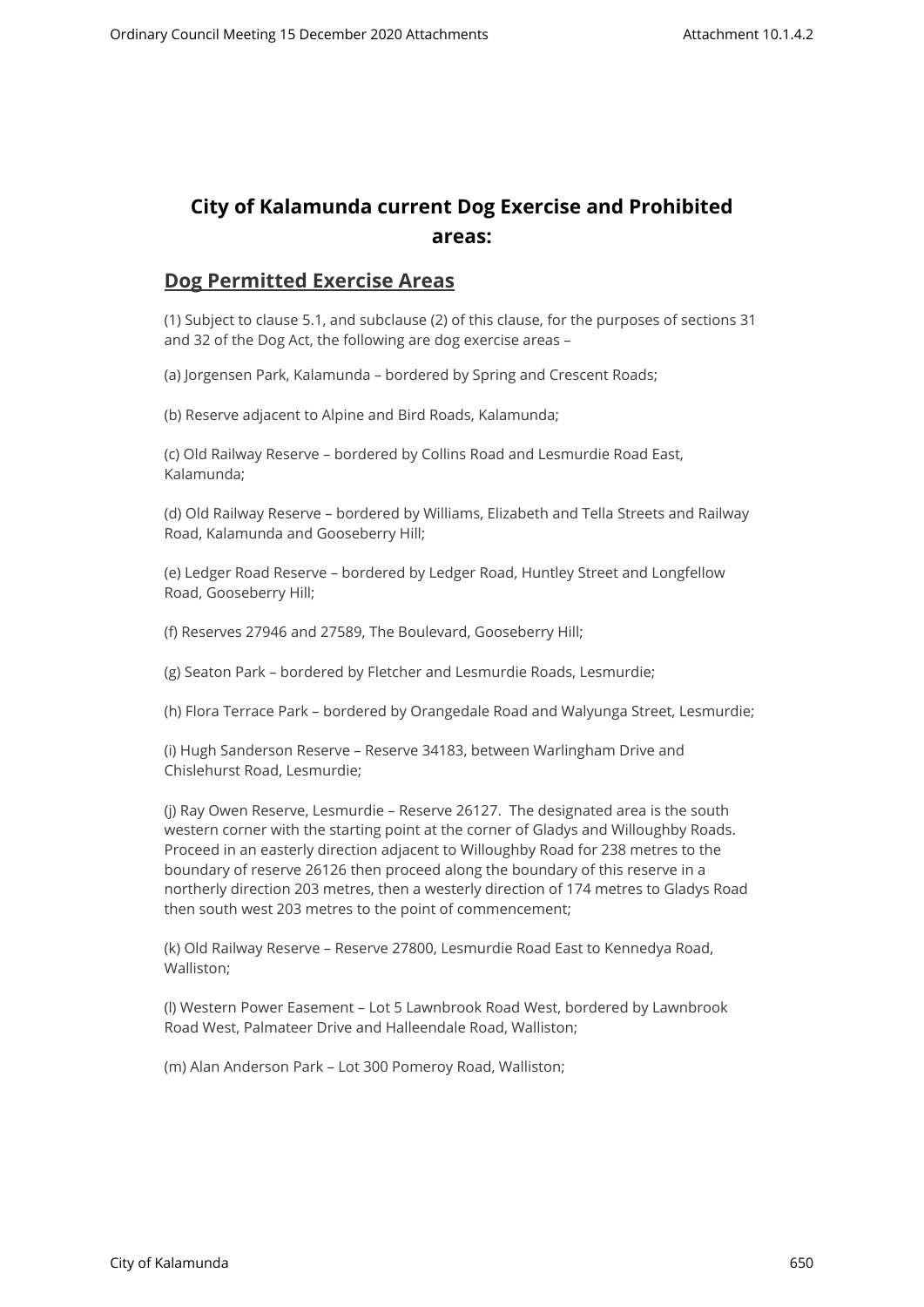(n) Western Power Easement – Lot 120 Stringybark Drive between Holmes Road and Passiflora Drive, Forrestfield; (o) Reserve adjoining and running parallel to Tonkin Highway west of Hale Road intersection, Forrestfield;

(p) Federation Gardens, Hartfield Park – Reserve 17098, Forrestfield. Designated area is south of Hartfield Road and the eastern side of Morrison Road. Point of commencement is 160 metres south east of the intersection of Morrison and Hartfield Roads then proceed 140 metres south east along Hartfield Road to the boundary of Darling Range Pony Club, then in a south west direction 400 metres, then in a north west direction 400 metres to Morrison Road, then east 145 metres then north east 110 metres then south east 123 metres, then north east 66 metres, then south east 40 metres, then 120 metres north east to the point of commencement;

(q) Progress Park – Reserve 31571, bordered by Cyril Road and Bandalong Way, High Wycombe;

(r) McKenzie Park – Reserve 29104, bordered by Netherwood Road and Albermarle Way, High Wycombe;

(s) Ollie Worrell Reserve – Reserve 43068, bordered by Worrell Avenue and Abernethy Road, High Wycombe;

(t) Western Power Easement – Lot 3 Kalamunda Road, eastern side of Roe Highway between Kalamunda and Maida Vale Roads, Maida Vale;

(u) Reserve 32613, between Booralie Way and Tambulan Road, Maida Vale;

(v) Reserve 22502 – bordered by Hawtin Road, Norwood Road and Hewson Place, Maida Vale;

(w) Reserve bordered by Lenihan Corner, St John Road and The Promenade, Wattle Grove.

(2) Subclause (1) does not apply to –

(a) land which has been set apart as a children's playground;

(b) an area being used for sporting or other activities, as permitted by the local government, during the times of such use; or

(c) a car park.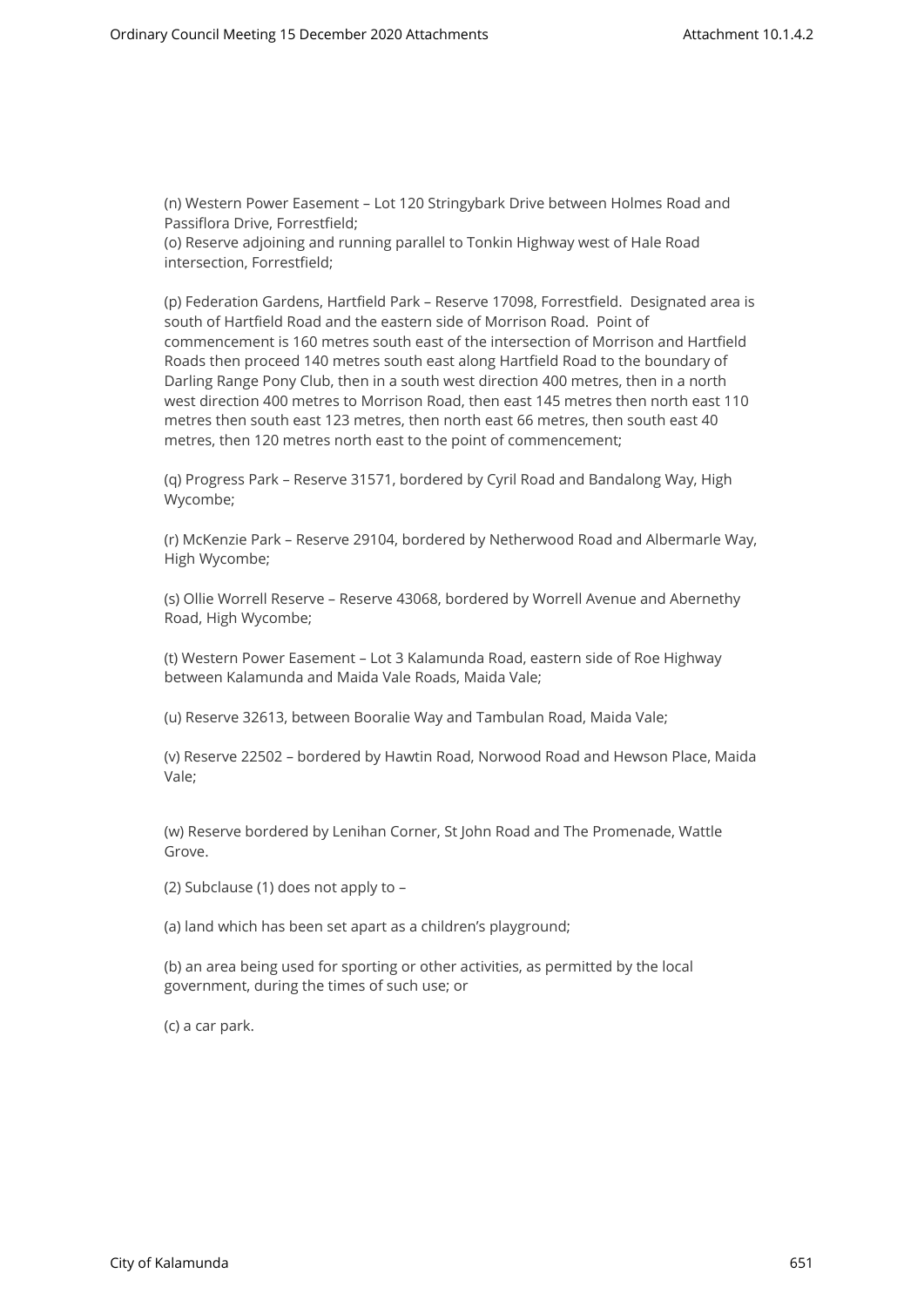## **Dog Prohibited Areas**

Subject to section 8 of the Dog Act and section 66J of the Equal Opportunity Act 1984, dogs are prohibited absolutely from entering or being in any of the following places –

(a) a public building, unless permitted by a sign;

(b) a theatre or picture gardens;

(c) all premises or vehicles classified as food premises or food vehicles under the Food Act 2008

- (d) a public swimming pool; and
- (e) the following reserves –

(i) Stirk Park, being Canning Locations 205 and 101, Lot 8 and Reserve No 41268, bordered by Kalamunda Road, Headingly Road and Elizabeth Street, Kalamunda; (ii) Scott Reserve, being Reserve No 34946 in Wycombe Road, High Wycombe;

(iii) Hartfield Park, being Reserve No 17098 –

Dogs are prohibited on all turf grassed areas, with the exception of the area known as the Federation Gardens which is bounded by Morrison Road to the west, Hartfield Park Golf Course to the south, Forrestfield Tennis Club and Hartfield Road to the north and the Darling Range Horse and Pony Club to the east.

(iv) Kostera Oval, being Reserve no 2935 and portion of the Reserve no 37639 – Dogs are prohibited on the turf grassed area which forms the playing field of 2.2 hectares, contained within a steel post and rail, chain mesh fence. That post and rail fence is an internal fence of the reserve.

(v) Pioneer Park, being Reserve no 41156 – Dogs are prohibited on the rectangular turf grassed area of 7 hectares which is on the northern aspect of the reserve.

(vi) Maida Vale Reserve, being Reserve no 14088 – Dogs are prohibited on the turf grassed areas which form two rectangular playing fields of 11 hectares in size. (f) An application for temporary dispensation to allow dogs on the aforementioned reserves